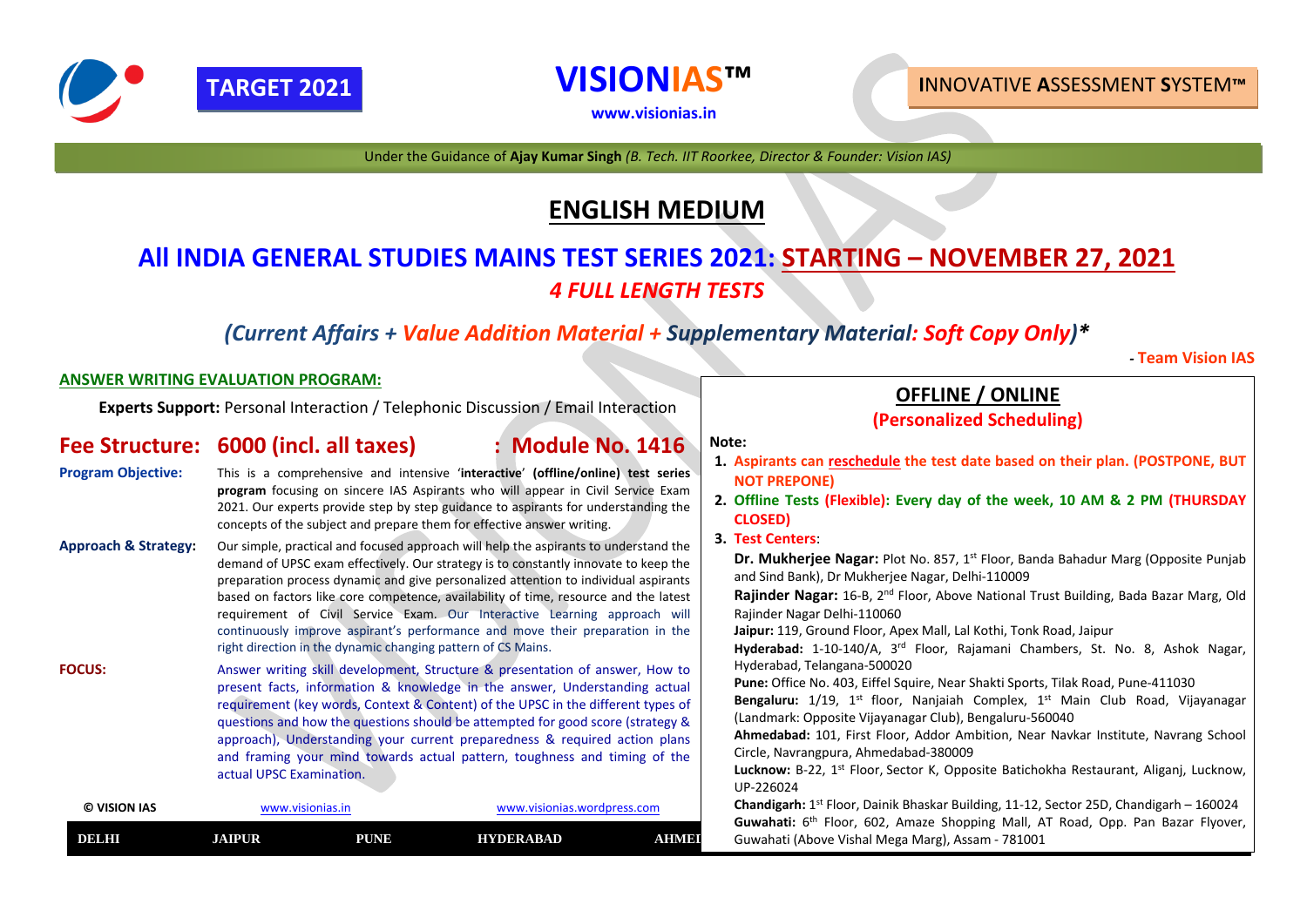| © VISION IAS | . w.visionias.in |      | www.visionias.wordpress.com |           | nttp://twitter.com/#!/visionias<br>w visionias at facebook |                   |                 |
|--------------|------------------|------|-----------------------------|-----------|------------------------------------------------------------|-------------------|-----------------|
| DELHI        | <b>JAIPUR</b>    | PUNE | <b>HYDERABAD</b>            | AHMEDABAD | <b>LUCKNOW</b>                                             | <b>CHANDIGARH</b> | <b>GUWAHATI</b> |

latest pattern of UPSC. Our team frames the GC exam in real sense, understand the demand

 $\mathcal{L}$ 

| <b>PHILOSOPHY:</b>        | The pattern of UPSC Mains exam is very dynamic and unpredictable. Therefore, Mock Test papers should be designed based on<br>questions (F, CA, FCA, U) with different difficulty level (E, M, D, V) in the Mock test papers. So that the aspirants can simulate the UPS<br>of the exam and develop effective writing skills. |  |
|---------------------------|------------------------------------------------------------------------------------------------------------------------------------------------------------------------------------------------------------------------------------------------------------------------------------------------------------------------------|--|
| <b>Flexible Schedule:</b> | Rescheduling as per the choice of the aspirant. (POSTPONE, BUT NOT PREPONE)                                                                                                                                                                                                                                                  |  |

Last Date: 15 days before mains 2021

**Mode of dispatch:** Printed material **(\*)** / **Download Test Papers & material** from **Vision IAS Online Platform**

**What you will get:**

- Login id & Password for performance analysis of aspirants (Innovative Assessment System)
- **Classroom Test Discussion & Doubt Clearing Sessions**
- **Consolidated Question Paper-cum-Answer booklet (4 Tests: PDF File)**
- Evaluated Answer Booklet by experts with proper feedback, comments & guidance.
- Answer format (Synopsis) of Mock Test paper
- Analysis of Mock Test papers based on difficulty level & nature of questions.

- Online/distance learning students can download Question cum answer booklet and approach-answer-analysis of mock test papers from Vision IAS online Platform.
- **Question cum answer booklet, approach - answer- analysis of mock test papers will NOT be dispatched.**
- **Value Addition / Current Affairs / Supplementary material/Reference material/Support material will be provided in SOFT COPY ONLY and will NOT be dispatched.**
- *Information related test discussions will be notified on the home page of student's online platform.*

- Vision IAS material is for the individual only. In case a student is found involved in any violation of copyrights of Vision IAS material, the admission to the test series will be cancelled.
- *The student needs to provide UPSC roll no. and other details at [registration@visionias.in](mailto:registration@visionias.in) or to update required details online, as and when asked to do so.*
- *Fee once paid in non-refundable and non-transferable in all circumstances.*
- *VISION IAS reserves all rights related to admission.*
- *VISION IAS reserves all rights to make any changes in test series schedule/test writing days and timing etc., if need so arises.*
- *Vision IAS test centers will be CLOSED on THURSDAYS for test writing.*

### **(\*)**

### **IMPORTANT POINTS RELATED TO TEST SERIES**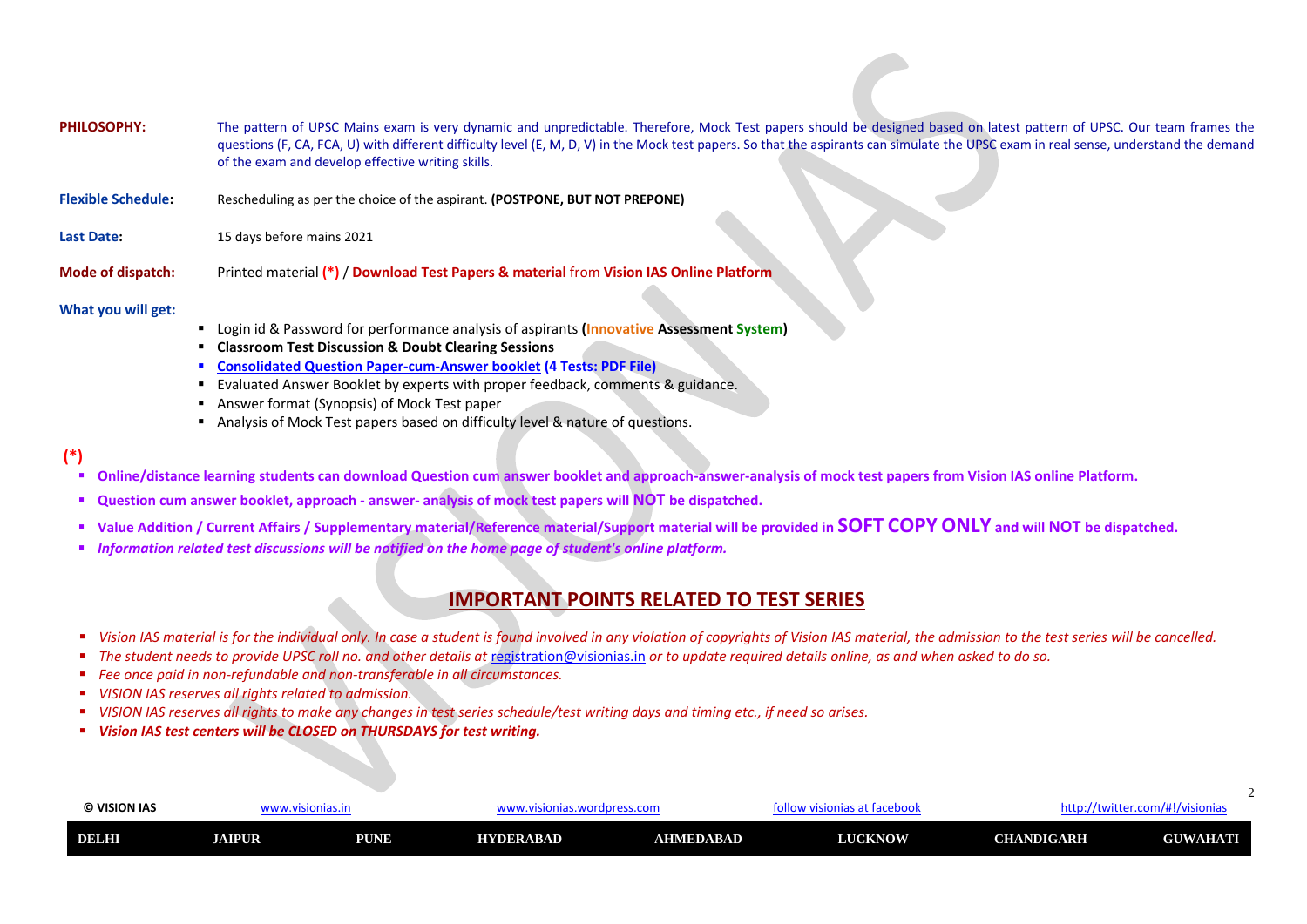3

| © VISION IAS | w.visionias.in |             | www.visionias.wordpress.com_ |           | , visionias at facebook<br><b>JIIUW</b> | http://twitter.com/#!/visionias |                 |
|--------------|----------------|-------------|------------------------------|-----------|-----------------------------------------|---------------------------------|-----------------|
| DELHI        | <b>JAIPUR</b>  | <b>PUNE</b> | <b>HYDERABAD</b>             | AHMEDABAD | <b>LUCKNOW</b>                          | <b>CHANDIGARH</b>               | <b>GUWAHATI</b> |

### **TEST SCHEDULE, CONTENT & REFERENCES**

| <b>TEST No.</b> | Date of          | <b>Topics covered</b>                                                               |
|-----------------|------------------|-------------------------------------------------------------------------------------|
| [CODE]          | <b>Mock Test</b> | [Max Marks: 250, Duration of the Test: 3 Hrs]                                       |
| <b>Test 1</b>   | <b>NOVEMBER</b>  | <b>Complete syllabus of G.S. Paper I (Full Length Test)</b>                         |
| [1513]          | 27, 2021         | Indian Heritage and Culture, History and Geography of the World and Soci            |
| Test 2          | <b>DECEMBER</b>  | <b>Complete syllabus of G.S. Paper II (Full Length Test)</b>                        |
| [1514]          | 2, 2021          | Governance, Constitution, Polity, Social Justice and International relation         |
| Test 3          | <b>DECEMBER</b>  | <b>Complete syllabus of G.S. Paper III (Full Length Test)</b>                       |
| [1515]          | 7, 2021          | Technology, Economic Development, Bio diversity -Environment, Security and Disaster |
| Test 4          | <b>DECEMBER</b>  | <b>Complete Syllabus of G.S. Paper IV (Full Length Test)</b>                        |
| [1516]          | 12, 2021         | Ethics, Integrity, and Aptitude                                                     |



*The main Examination is interded to stather than merely the range of their* $\frac{1}{2}$ 

tors using their experience in the field of



Static & dynamic Potential of Mock test papers (Scoring Potential), Macro & Micro performance Analysis of aspirants, Section wise analysis, Difficulty Analysis, All India Rank, comparison with toppers, Geographical Analysis, Integrated Score Card, Analysis of Mock Test papers based on difficulty level & nature of questions etc.

### **INNOVATIVE ASSESSMENT SYSTEM:**

| <b>Difficulty Level (DL):</b>                                | Easy (E), Medium (M), Difficult (D), Very Difficult (V).                                                                                                                                                                         |
|--------------------------------------------------------------|----------------------------------------------------------------------------------------------------------------------------------------------------------------------------------------------------------------------------------|
| <b>Nature of Question (Nature):</b><br><b>UPSC CRITERIA:</b> | Fundamental /Conceptual /Conventional (F), Current Affairs (CA), Fundamental + Current Affairs (FCA) and Unconventional (U)<br>Criteria for assessment of candidate performance in the written IAS exam as per UPSC instruction: |
|                                                              | "The main Examination is intended to assess the overall intellectual traits and depth of understanding of candidates rathe<br>information and memory". - Union Public Service Commission (UPSC).                                 |
| <b>METHODOLOGY:</b>                                          | Methodology for evaluation of Answer sheet: Our expert will evaluate aspirant's answer sheet on following indicators usin                                                                                                        |
|                                                              | UPSC.                                                                                                                                                                                                                            |
|                                                              | <b>EVALUATION INDICATORS</b>                                                                                                                                                                                                     |
|                                                              | 1. Contextual Competence                                                                                                                                                                                                         |
|                                                              | 2. Content Competence                                                                                                                                                                                                            |
|                                                              | 3. Language Competence                                                                                                                                                                                                           |
|                                                              | 4. Introduction Competence                                                                                                                                                                                                       |
|                                                              | 5. Structure - Presentations Competence                                                                                                                                                                                          |
|                                                              | 6. Conclusion Competence                                                                                                                                                                                                         |
|                                                              | <b>MARKS</b>                                                                                                                                                                                                                     |
|                                                              |                                                                                                                                                                                                                                  |
| Score: Scale: 1-5                                            | $4 - Excellent$<br>$5 - Outstanding$<br>$3 - Good$<br>$2 - Average$<br>1 - Poor                                                                                                                                                  |

■ Total Marks in the question has been given on proper consideration of weightage of every evaluation indicators based on nature of the questions and UPSC experience of the expert.

■ The score of every indicator for any question will highlight candidate's competence performance (for understanding of the level of quality of the question and required action plans).